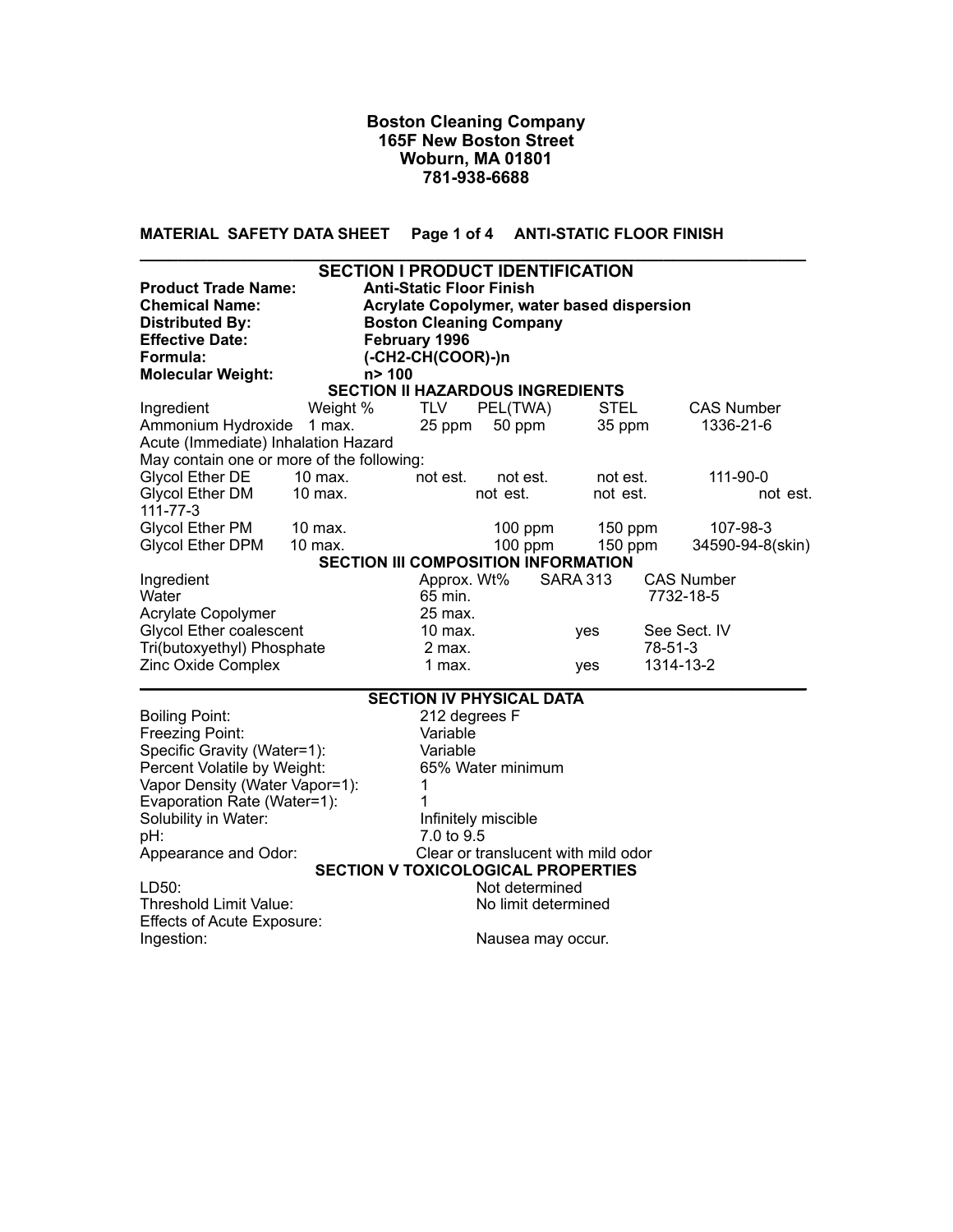**MATERIAL SAFETY DATA SHEET** Page 2 of 4 Anti-Static Floor Finish

#### **\_\_\_\_\_\_\_\_\_\_\_\_\_\_\_\_\_\_\_\_\_\_\_\_\_\_\_\_\_\_\_\_\_\_\_\_\_\_\_\_\_\_\_\_\_\_\_\_\_\_\_\_\_\_\_\_\_\_\_\_\_\_\_\_\_\_\_\_\_\_\_\_\_\_\_\_\_ SECTION V CONT'D TOXICOLOGICAL PROPERTIES**

Effects of Chronic Exposure: None determined.

Inhalation: Prolonged exposure may produce headaches and mucous membrane irritation.<br>Skin Contact: example and mucous membrane irritation. Direct contact may cause irritation. Eye Contact: Direct contact may cause irritation.

#### **\_\_\_\_\_\_\_\_\_\_\_\_\_\_\_\_\_\_\_\_\_\_\_\_\_\_\_\_\_\_\_\_\_\_\_\_\_\_\_\_\_\_\_\_\_\_\_\_\_\_\_\_\_\_\_\_\_\_\_\_\_\_\_\_\_\_\_\_\_\_\_\_\_\_\_\_\_ SECTION VI PREVENTIVE MEASURES INDUSTRIAL HYGIENE IN THE WORKPLACE**

| <b>Respiratory Protection:</b> | None required in well ventilated areas. An approved organic<br>vapor full face respirator is advised for poorly ventilated areas. |
|--------------------------------|-----------------------------------------------------------------------------------------------------------------------------------|
| Ventilation: Local Exhaust:    | None required.                                                                                                                    |
| Mechanical (General):          | Provide adequate ventilation.                                                                                                     |
| Protective Gloves:             | Wear rubber gloves.                                                                                                               |
| Eye Protection:                | Wear approved safety glasses with side shields.                                                                                   |
| Other Protective Equipment:    | Wear protective work clothing.                                                                                                    |
|                                | <b>STORAGE AND HANDLING PROCEDURES</b>                                                                                            |

Precautions To Be Taken In Handling And Storage: Store at 40 degrees F to 90 degrees F. This product is for Industrial Use only. Keep away from Fire and Heat (Any ignition source). Keep containers closed when not in use. Provide adequate ventilation.

Steps To Be Taken In Case Material is Released Or Spilled: Halt spill at source and contain or dike spill with inert absorbent material. Transfer liquid to containers for recovery or disposal. Shovel absorbent into drums for disposal in accordance with local, state, and federal regulations. Recommended Waste Disposal Methods: Material should not be flushed into sewer system. If this product becomes a waste, it does not meet the criteria of a hazardous waste as defined under the Resource Conservation and Recovery Act (RCRA) 40 CFR 261, since it has neither the characteristics of Subpart C nor is listed in Subpart D. After the material has been collected, dispose of in accordance with all regulations applicable to non-hazardous liquid wastes.

# **SECTION VII FIRST AID MEASURES**

|               | <b>EMERGENCY FIRST AID PROCEDURES</b>                                |
|---------------|----------------------------------------------------------------------|
| Ingestion:    | Induce vomiting if conscious, and call a physician.                  |
| Inhalation:   | Remove to fresh air and consult physician if symptoms persist.       |
| Skin Contact: | Promptly wash with soap and water, and rinse thoroughly.             |
|               | Remove contaminated clothing and shoes.                              |
| Eye Contact:  | Promptly flush with a large amount of water for at least 15 minutes. |
|               | Contact a physician if symptoms persist.                             |

#### **\_\_\_\_\_\_\_\_\_\_\_\_\_\_\_\_\_\_\_\_\_\_\_\_\_\_\_\_\_\_\_\_\_\_\_\_\_\_\_\_\_\_\_\_\_\_\_\_\_\_\_\_\_\_\_\_\_\_\_\_\_\_\_\_\_\_\_\_\_\_\_\_\_\_\_\_\_ SECTION VIII REGULATORY INFORMATION**

SUPERFUND AMENDMENTS AND REAUTHORIZATION ACT OF 1986 - (SARA TITLE III) Section 302 - Extremely Hazardous Substances (40 CFR 355) : This product does not contain materials listed in Appendix A or B as an Extremely Hazardous Substance.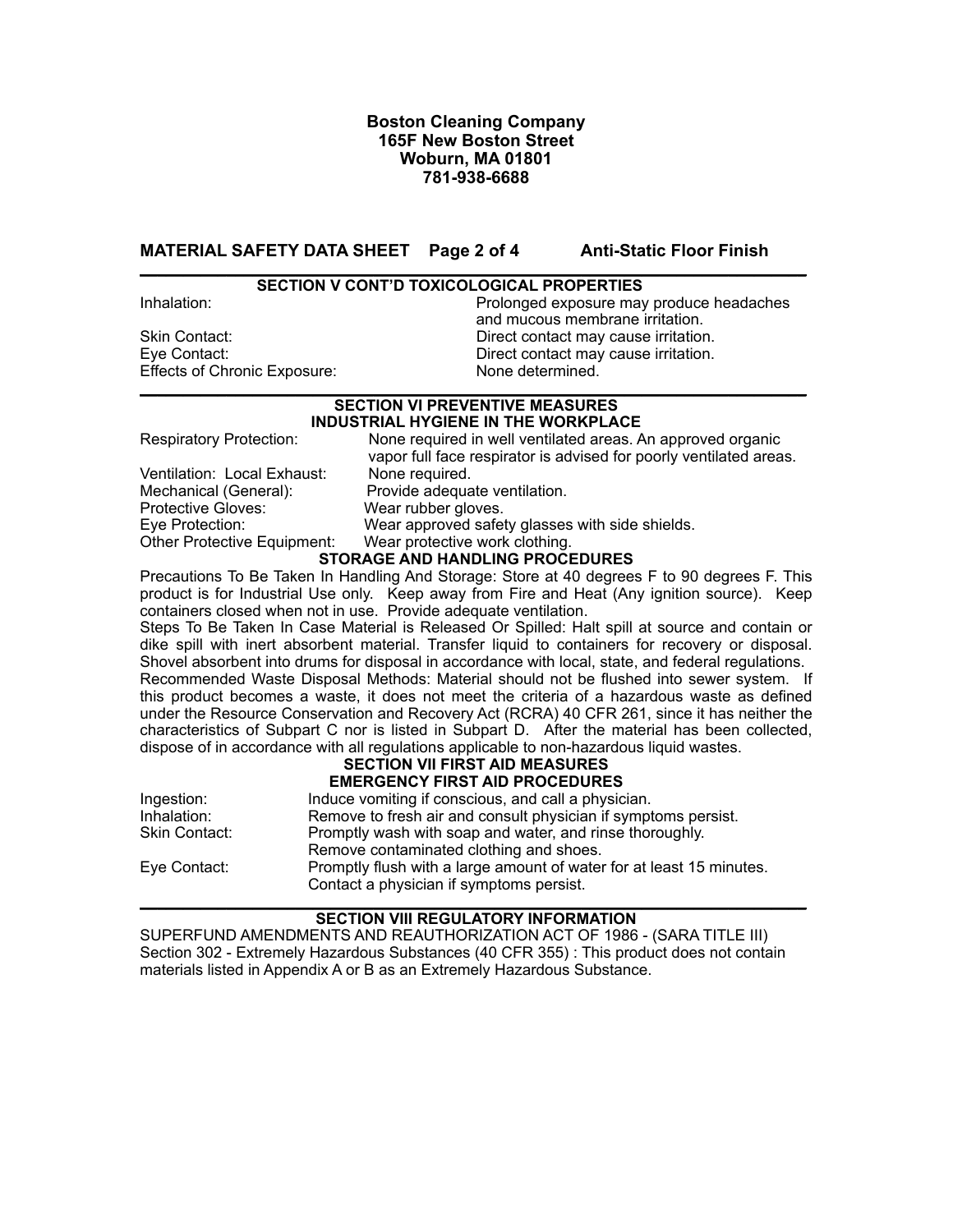#### **MATERIAL SAFETY DATA SHEET Page 3 of 4 ANTI-STATIC FLOOR FINISH SECTION VIII CONT'D REGULATORY INFORMATION**

Sections 311/312 - Material Safety Data Sheet Requirements (40 CFR 370): Materials listed in 29CFR 1910, Subpart Z are identified in Section IV. None are known or suspected carcinogens listed by the National Toxicology Program, International Agency for Research on Cancer, or OSHA.

Section 313 - List of Toxic Chemicals (40 CFR 372): Listed materials contained in this product are identified in Sections III or IV of this MSDS.

TOXIC SUBSTANCES CONTROL ACT (TSCA)

The chemical ingredients in this product are on the 8(B) Inventory List (40 CFR 710). CLEAN AIR ACT AMENDMENTS OF 1990

This product does not contain, and has not contacts during manufacture, any Ozone Depleting Substances.

## **SECTION IX FIRE AND EXPLOSION HAZARD DATA**

Flash Point: Greater than 250 degrees F. Auto ignition Temperature: Greater than 250degrees F. Extinguishing Media: CO2, Dry Chemical.<br>
Flammable Limits: Lower: Not Applicable. Flammable Limits: Lower:

Upper: Not Applicable. Special Fire fighting Procedures: Toxic gases may be released. Use self-contained breathing apparatus.

Unusual Fire/Explosion Hazards: None.

# **SECTION X HAZARD RATING INFORMATION**

Hazard Ratings:

| $4$ = Extreme  | <b>HMIS</b> | Hazard       | <b>NFPA</b> |
|----------------|-------------|--------------|-------------|
| $3 = High$     |             | Health       |             |
| $2 =$ Moderate |             | Flammability |             |
| $1 =$ Slight   |             | Reactivity   |             |
|                |             |              |             |

 $0 =$  Insignificant

#### **SECTION XI REACTIVITY DATA**

| Stability:                               | Stable                                      |  |  |  |
|------------------------------------------|---------------------------------------------|--|--|--|
| Conditions to Avoid:                     | Temperatures of 212 degrees F. or over will |  |  |  |
|                                          | boil water away.                            |  |  |  |
| Incompatibility:                         | Treat as water.                             |  |  |  |
| Hazardous Polymerization:                | Will not occur.                             |  |  |  |
| Hazardous Decomposition Products:        | Thermal decomposition on burning may        |  |  |  |
|                                          | produce toxic gasses.                       |  |  |  |
| <b>SECTION XII USER'S RESPONSIBILITY</b> |                                             |  |  |  |
|                                          |                                             |  |  |  |

**Boston Cleaning Company** cannot anticipate all conditions of handling and use of this product. Therefore, **Boston Cleaning Company** accepts no responsibility for results obtained by the application of this information, or the safety and suitability of our products either alone or in combination with other products.